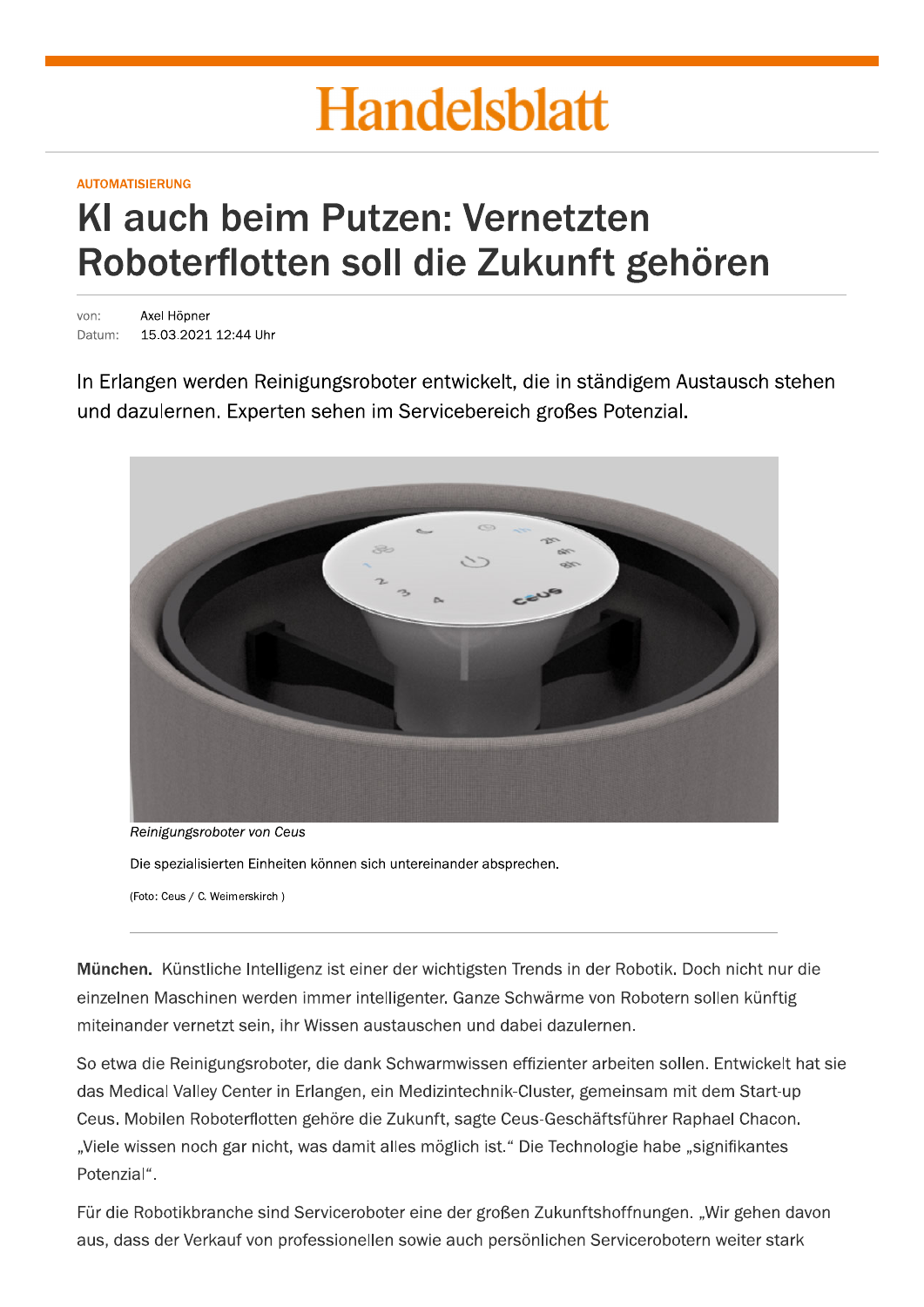zunehmen wird", sagte Milton Guerry, Präsident des Branchenverbands IFR.

Zuletzt lag der Umsatz mit Servicerobotern zum Beispiel für die Logistik, die Medizin und den Haushalt weltweit bei mehr als elf Milliarden Dollar - mit prozentual zweistelligen Wachstumsraten. Corona dürfte die Entwicklung noch einmal beschleunigen. So werden in vielen Krankenhäusern inzwischen Desinfektionsroboter eingesetzt.

### **THEMEN DES ARTIKELS**



Dass in einem Medizintechnik-Cluster ein Reinigungsroboter entwickelt wurde, ist gar nicht so überraschend. In der Medizin seien Roboter schon seit Jahren im Einsatz, sagt Sava Savchev, Innovationsmanager des Medical-Valley-Clusters, Dabei komme zum Beispiel modernste Sensorik und Bildverarbeitung zum Einsatz. "Wir haben festgestellt, dass man viele davon auch in anderen Rereichen einsetzen kann."



**Mathias Hiegl** 

Mit der Firma Ceus hat der Geschäftsführer des Medical Valley Center gemeinsam die Idee entwickelt, die Erkenntnisse aus der Medizintechnik einzusetzen.

(Foto: Medical Valley Center)

Ein Feld bot sich da besonders an. "Wir wissen selbst nur zu gut: Das Reinigen von Treppen ist teuer und ergonomisch belastend", sagt Medical-Valley-Geschäftsleiter Matthias Hiegl. Eigentlich sei es ja die Hauptaufgabe des Clusters, Räume zu vermieten und beim Netzwerken zu helfen. "Doch hat es uns gereizt. einmal mit einem der Mieter gemeinsam etwas zu entwickeln."

 $(i)$ 

Mit der Firma Ceus, die auf Leistungselektronik spezialisiert ist, habe man gemeinsam die Idee entwickelt, die Erkenntnisse aus der Medizintechnik einzusetzen. Denn: "Medizintechnik ist die Königsdisziplin", sagt Hiegl. Hier seien die Anforderungen an Zuverlässigkeit und Sicherheit sowie die

Zulassungskriterien besonders hoch. Was in der Medizin funktioniere, könne einfacher auch anders angewandt werden.

Die gemeinsam entwickelten Reinigungsroboter sollen in den kommenden Tagen erstmals eingesetzt werden. "Es sind kleine Einheiten, die miteinander vernetzt sind und sich die Arbeit teilen", erklärt Hiegl. Es gebe spezialisierte Einheiten zum Beispiel für das Saugen und das Wischen. Sie könnten sich miteinander abstimmen - zum Beispiel, wenn der Wischroboter erkennt, dass besser erst einmal durchgesaugt wird.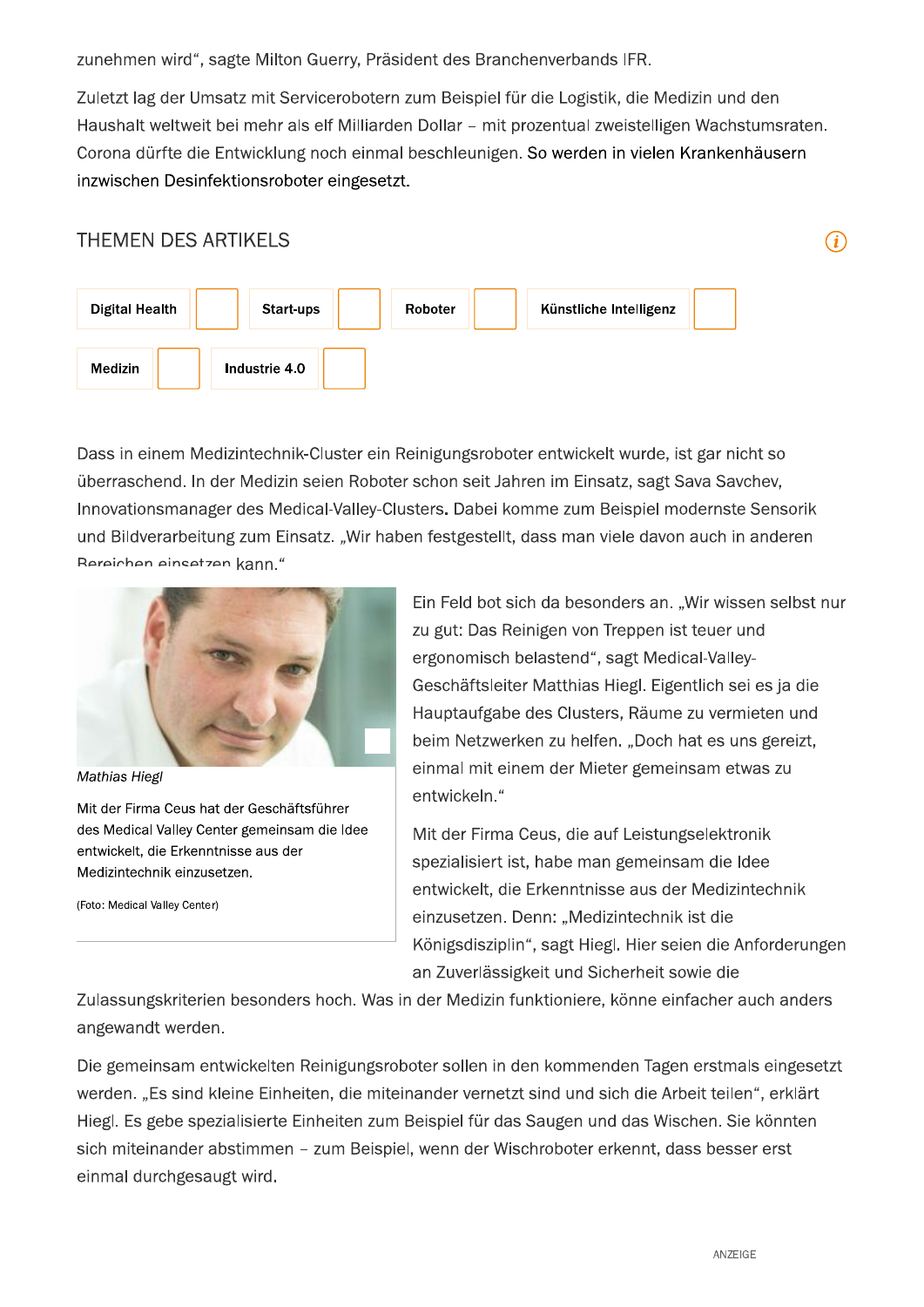

#### **KOHLENDIOXID-EMISSIONEN**

Der goldene Weg zur scl

Net Zero - eine Wirtschaft wird, ist das von der EU be

wichtiger Baustein auf dem Weg zu einer klim Mehr

Zudem könne ein Roboter den Rest der Flotte informieren, wenn zum Beispiel ein Durchgang blockiert ist. Alle Roboter könnten auf die gemeinsame Datenbasis zugreifen und präventiv handeln.

In Deutschland beschäftigt sich eine Reihe von Unternehmen mit Servicerobotik. Das Berliner Startup Insystems hat zum Beispiel gemeinsam mit dem Lichtspezialisten Boos Technical Lighting einen mobilen Desinfektionsroboter entwickelt. Das Ilmenauer Technologieunternehmen Metralabs ist mit dem "Sterybot" am Markt. In der Industrie treiben Firmen wie Arculus die Entwicklung mobiler Roboter voran.

## Umsatz von 5,7 Milliarden Dollar mit Reinigungsrobotern im Haushalt

In privaten Haushalten sind Reinigungsroboter durchaus schon verbreitet - meist in der Form von Saug- und Mährobotern. Im Jahr 2019 wurden laut IFR mehr als 23 Millionen Serviceroboter für den persönlichen und häuslichen Gebrauch verkauft, der Umsatz betrug 5,7 Milliarden Dollar.

Doch sind diese Roboter noch wenig intelligent: Sie fahren oft vor sich hin, bis sie auf ein Hindernis stoßen, um dann in anderer Richtung weiterzumachen. Im professionellen Bereich sieht das anders aus. "Einige Roboterflotten agieren bereits schwarmintelligent und können komplexe Transportaufträge in einem Verbund lösen", sagt Helmut Schmid, Vorsitzender des Deutschen Robotik Verbands.

So könnten zum Beispiel Transportroboter untereinander entscheiden, welches Fahrzeug einen Auftrag übernehmen soll. Dabei könnten sie Standort, Fahrtroute und das Transportgut in die Entscheidung miteinbeziehen, aber auch Leistungsindikatoren wie den Batterie- und Wartungszustand.

"Durch den Einsatz neuer Technologien und Methoden, vor allem im Bereich der Künstlichen Intelligenz, wird die Performance von Transportrobotern erhöht, und mit einem weiteren Innovationssprung ist zu rechnen", sagt Schmid. Gerade der Onlinehandel befeuere diese Entwicklung. "Dies wird einer der Haupttreiber in der Zukunft sein können."

Viele Roboterhersteller arbeiten derzeit an der Integration von Künstlicher Intelligenz. "Die klassische Programmierung kommt in der Robotik schnell an ihre Grenzen – gerade weil Roboter mit der physischen Welt interagieren", sagt Andreas Liebl, Managing Director der Initiative Applied AI am Münchener Gründerzentrum UnternehmerTUM. Daher nutzten Hersteller vermehrt KI-basierte Systeme für Objekterkennung, Planung oder Bewegung. "Dieser Trend wird sich weiter verstärken."

Auch der Austausch zwischen den Maschinen wird sich verstärken. Informationen können über weite Strecken nahezu in Echtzeit übertragen und Aktionen koordiniert werden, sagt Liebl. "Schwarmwissen ist daher ein Alleinstellungsmerkmal gegenüber Menschen."